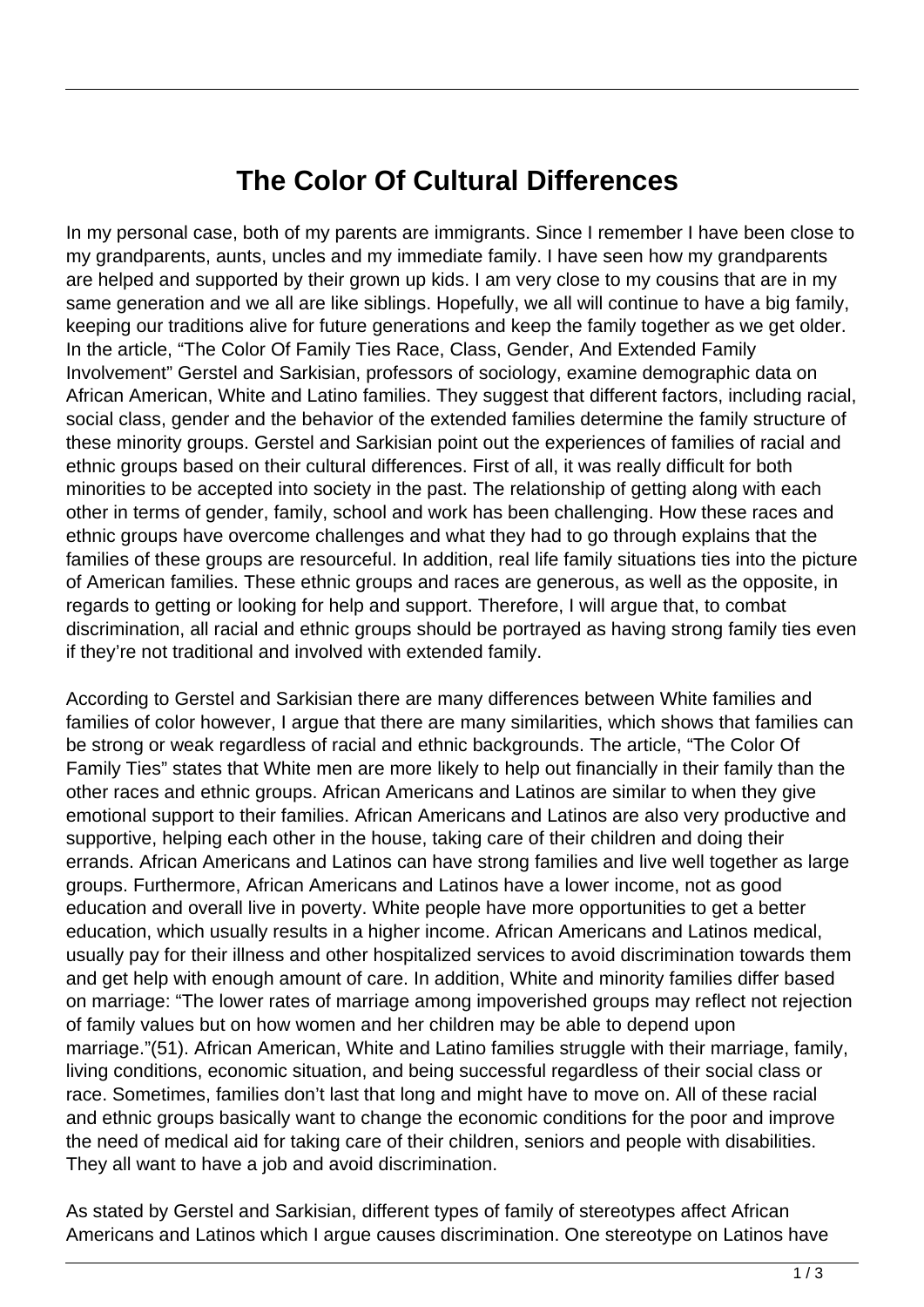more extended ties because of their religion and tradition. While the African American had more of a negative past having to deal with family values, slavery, cultural and not having much freedom or say because of their race. However, they are known to attend religious services. African Americans are more equal and respectful of the other gender than whites. African American and Latinos struggle similarity, "African American and Latinos are at the same paths with income and education to similar objects with their families."(50) According to Gerstel and Sarkisian, Whites were more likely to walk out with higher chances, to maintain themselves and to help out with extended family. For African Americans and Latinos, it was difficult to live in the United States, pay for their living, and to attend school and graduate. Regardless, a small percentage of African American and Latinos went to college. In my personal case stereotype is racial to people when there getting name call, personality and cultural. I had an experience on how my friend was getting bullied at school by a white boy, he would say to my friend harsh racist words and was picking on him. So I had to step in and stop this situation because it was getting out of hand and didn't want anyone to get in trouble. I felt so bad for my friend especially because he came from a different country.

As regarded by Gerstel and Sarkisian, On focusing of marriage couples, parents and children in families life of color. Whites, African Americans and Latinos families ties, "A focus on nuclear families in discussions of differences in family life creates a biased portrait of families of color."(50) People of color portray a real family tie differences on what families do for each other in difference various racial and ethnic groups. My experience, I am Latino and proud of my family and my traditions. My parents are hard workers. Always being there for us and supporting to do activities or any education background will provide us a better opportunities. Most of my family members are married, and have a strong nuclear relationship. Most of them have children and support each other, not only economically, but morally as well. I don't see my cousins, uncles and aunts daily, however we are always there for each other and thanks to social networks these days, our contact is often and immediate. I believe no matter what race we are we all deserve to have a strong nuclear family by supporting each other and never forget about our human values, respect, believe and understand each other, will make stronger communities and will contribute to having a better country and world. Therefore I believe what the professors states in there book. I want to work hard, and eventually help and support my parents, grandparents or any one close to my circle of life.

In conclusion White, African American and Latino families have to comprehend to be more interested into their families and be happy. It can be that every race can have a strong family, to accept and be proud who you are in your culture. It doesn't matter what color of skin you are or what your income is, but really creating a family that would be together for a long time in a better life with your children. The key is to understand racial and ethnic varies in families and in groups by helping and supporting. Families stay strong and support one another no matter the situation you are placed in. In order to get rid of racism, everyone must be proud of their culture and respect other cultures. Therefore in anytime of political conflicts, world wars and true union we must succeed to have equal rights and that every family can be strong likely to help and support your relatives.

## **Work Cited**

1. Naomi Gerstel and Natalia Sarkisian. "The Color Of Family Ties: Race, Class, Gender, and